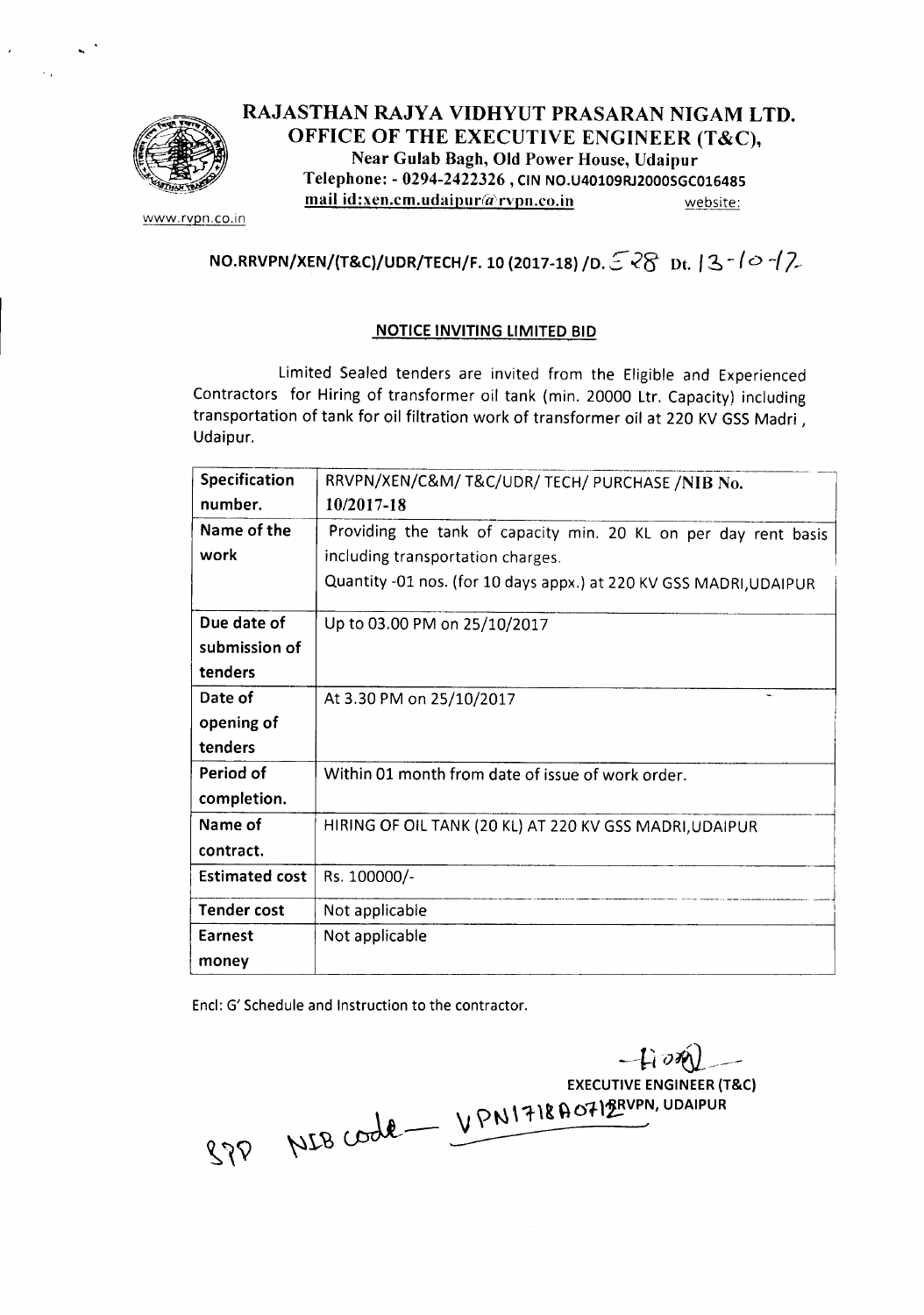# **RAJASTHAN RAJYA VIDYUT PRASARAN NIGAN** l.T.D.

#### G- Schedule

Name of Work: Providing the tank of Min 20000 litre capacity on per day rent basis including Transportation charges at 220 KV GSS Madri.

| S.No.                          | Particular                                                                                                               | Unit | Quantity | Rate               | Amount    |
|--------------------------------|--------------------------------------------------------------------------------------------------------------------------|------|----------|--------------------|-----------|
|                                | Providing the tank of Min 20000 litre capacity on per day<br>rent basis including Transportation charges.<br>For 10 days |      |          | 10000/day<br>/tank | 100000.00 |
| ΤΟΤΑL                          |                                                                                                                          |      |          |                    | 100000    |
| SAY<br>Rs. One Lac rupees only |                                                                                                                          |      |          |                    |           |

\* Ratehas been taken on basisof CLRCOrder No 74 dt 15.04.15

 $-1000$ 

Executive Engineer (T&C) RRVPNL, Udaipur

 $\sim$ 

e Charley<br>Assistant Engineer -I (T&C)

RRVPNL, Udaipur HQ Debari

Damalles<br>Jumber Engineu (161)<br>Robert, Udaijour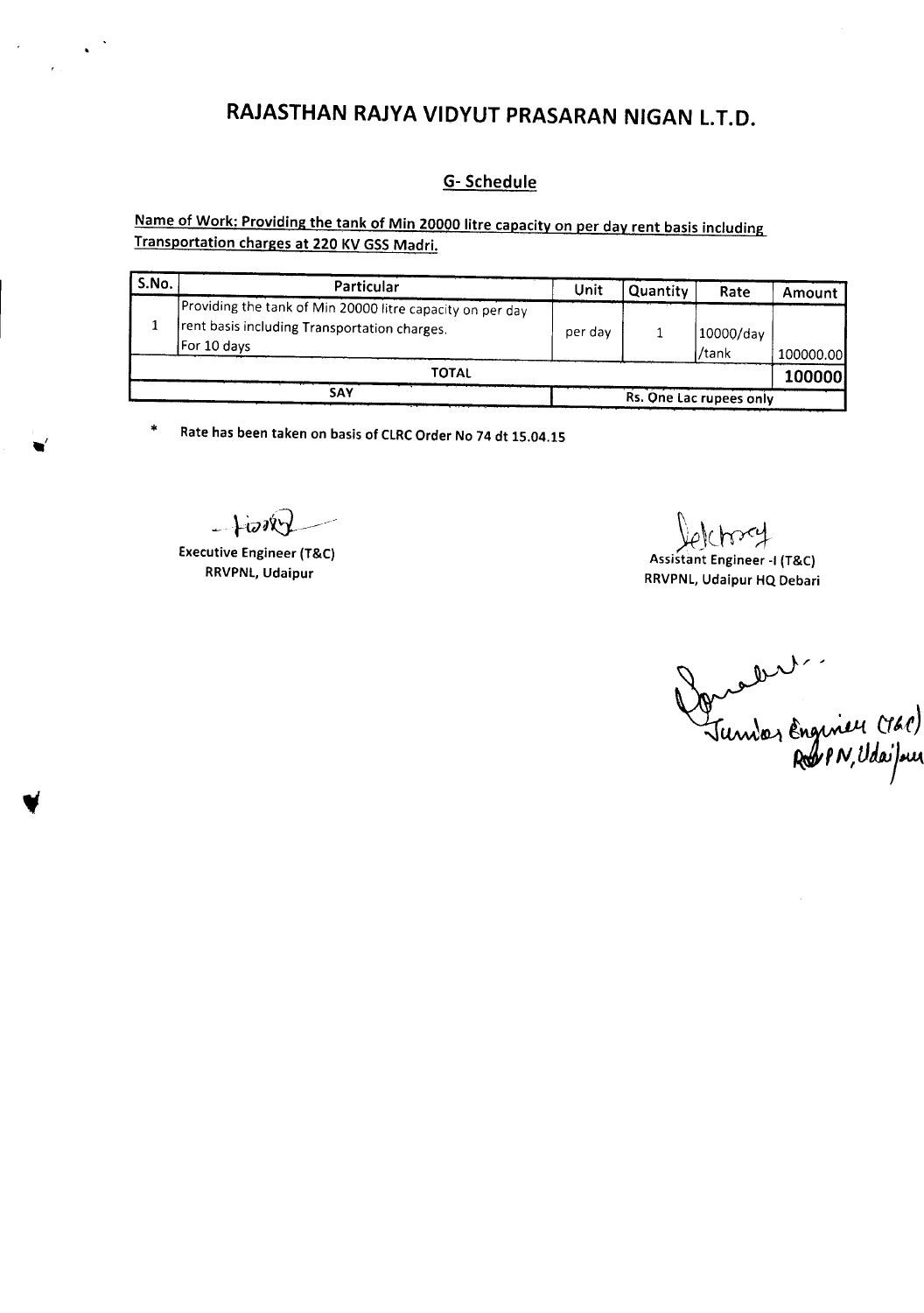# SECTION-I (Instructions for the tenderers)

#### INTRODUCTION:

 $t_{\rm a}$ 

٦

1.01: The tenderers in his own interest is advised to read very carefully these instructions, the terms and conditions as incorporated in section-I, II, III before filling up of the tender forms. If he has any doubt about meaning of these specifications or any portion thereof he shall before submitting the tender may write/enquire about the same to/from the Executive Engineer(T&C), RVPNL, Udaipur before the specified date of opening of tender in order that such doubts(s) may be removed. Submission of the tender shall be deemed to be conclusive proof of the fact that the tenderer has acquainted him and is in agreement with all the instructions unless otherwise specifically indicated/ commented by him in his tender.

#### The whole procurement process will be governed by the Rajasthan Transparency in Public Procurement Act, 2012 and Rajasthan Transparency in Public Procurement Rules, 2013.

#### 1.02. FILLING OF TENDERS:

- a) Tenders shall be submitted in the form 'G' Schedule attached herewith. fill up all the blanks in the tender form and the schedules and the specifications. The completed forms/ schedules shall be considered as part of the contract documents in the case of successful tender(s).
- b) No alteration should be made in the tender form/specifications and schedules. The tenderer must comply entirely with the specification and "G" schedules. Alternative proposals, if any, shall be clearly stated in the covering letter and shall accompany with copy of the tender.
- c) The tender and all accompanying documents shall be either in Hindi/English language and shall be signed by a responsible and authorized person. The name. designation and authority of the signatory shall be stated in the tender.
- d) Tenders should be filled in with ink or typed. The tender filled in by pencil or otherwise shall not be  $\blacksquare$ considered.  $\blacksquare$
- e) All additions. alterations and over writings in the tender must be clearly initialed by the signatory in the tender.
- f) The tenderer must quote the prices strictly in the manner as indicated in the specification, failing which tender is liable for rejection. The rate/prices shall be written in words as well as in figures. Those must not contain any additions, alterations, overwriting. cutting or correction or any other marking. which may leave any room of doubt.
- g) The RVPN will not be responsible to accept any cost involved in the preparation or submission of tender.
- h) Any printed conditions on the tender shall not be accepted by the RVPN. The tenderer shall incorporate his condition, if any, in the covering letter.
- i) The tenderers should sign the tender form in the end of each page of the tender.
- j) All tenders and accompanying documents and shall be addressed to the Executive Engineer (T&C), RVPN, Udaipur.
- k) The tenderer should sign the tender form in the end of each page.
- 1)Telegraphic/FAX/lnternet/E-Mail offers will not be considered/ entertained.

#### 1.03 EARNEST MONEY:-As the estimated cost is below Two Lacs no earnest money is required from tenderer as per purchase manual clause 25.4(iii)

#### 1.04. DOCUMENTS TO BE ENCLOSED WITH ThE TENDER:

- I. Each copy of the tender shall be accompanied with the following schedules. documents and the fact of their having been enclosed shall be indicated on the top or inner cover of the tender. The tender which is not accompanied by any or all of the following schedule. documents or is accompanies by incomplete Annexure /schedules is liable for rejection.  $\mathcal{U}$ 
	- a. Earnest money as per clause No. 1.03 of this specification.
	- b. Techno commercial bid.

 $\mathbf{r}$ 

ķ,

ă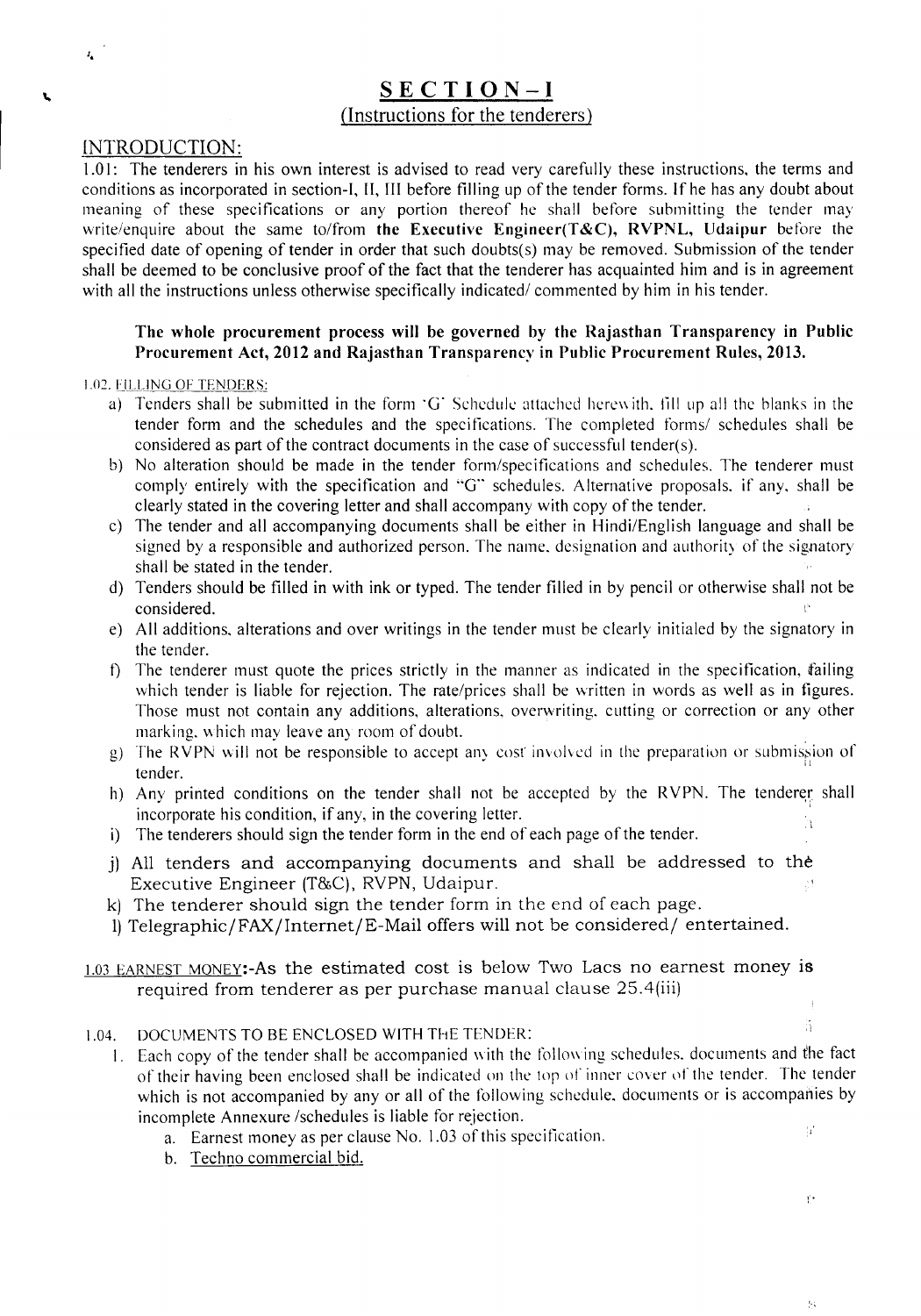i. Details regarding qualification requirement along-with necessary supporting documents (in schedule I & IV)

 $\mathcal{L}$ 

لا

- ii. Departure from specification (Technical and commercial in schedule II), deviation indicated elsewhere will be ignored.
- iii. Completion schedule in schedule III.
- iv. Other detailed information in the schedule or annexure wherever specified in section I to IV. c. Price bid:

Price may strictly be tilled up in G-Schedule.

# 1.05. RECEIPT AND OPENING OF TENDERS

- a) Sealed/gum pasted covers. in which tenders are enclosed, shall be delivered in the office of the Executive Engineer (T&C), RVPNL, Udaipur not later than 3.00 PM on the date specified in the notice inviting tender. Tender shall not be accepted after the time and date so fixed and will be returned un opened to the tenderer. The tender will be opened in the office of the Executive Engineer (T&C), RVPNL, Udaipur on 3.30PM on the prescribed date in the presence of such tenderers or their authorized representative who may be present.
- b) If the date fixed for opening of the tenders is declared public holiday the tenders shall be received and opened on the date on which office reopen after such holiday on the timing as indicated above.

## 1.06. VALIDITY OF OFFER:

Tenders shall be valid for minimum period of 120 days from the date of opening the tenders. The tenders mentioned as shorter validity period than specified are likely to be ignored.

# 1.07 SIGNATURE OF THE TENDERERS:

The tender must contain the name, designation and place of business of the person (s) making the tender and must be signed by the tenderer with his usual signature. Tender by a partnership firm must be furnished with full names of all partners and be signed with the authorized representative indicating the signature and designation of the person signed with the legal entity of the corporation/company by the Chairman/Secretary or other persons authorized to bind the company/corporation in the matter.

## 1.08 RATES/PRICES:

The rates for the material/work should be quoted as per the form 'G' schedule attached.

a. Tenderer must quote prices per unit for execution of the work at the work site including of labour charges and all type of taxes, duties, levies etc and other charges if any. The prices quoted should be firm in all respect and independent of any variation on account of any reason till the completion of the work as per order.

b. The price shall remain valid till completion of the work.

c. The prices quoted should be inclusive of transportation of material. The transportation also includes the loading. weighting ,stacking& unloading and insurance of material.

c. No representation for enhancement of rates once accepted will be considered.

# 1.09. TAX:

(I)ln accordance with the scope of work this is a labour contract of transportation of material hence no Sales Tax/VAT shall be levied. However any tax including Labour welfare cess on such labour contract as applicable shall be to the contractors account.

(II) The Service Tax, if levied, shall be to the contractor's account. RRVPNL shall have no liability on this account.

(III) The INCOME TAX shall be deducted as per prevailing rules/regulations.

## 1.10 QUANTITY:

- a) The quantity of material /work as indicated in the accompanied 'G' schedule is only provisional and the purchaser (RVPN) reserves the right of revising the same at the time of placing the order to any extent.
- b) The purchaser also reserves the right to split the quantities and entrust the order for the specified work/supply of material to two or more tenderers .The tenderers shall agree to accept the order placed on him at the rates/ prices mentioned in his tender and accepted by the purchaser. Also the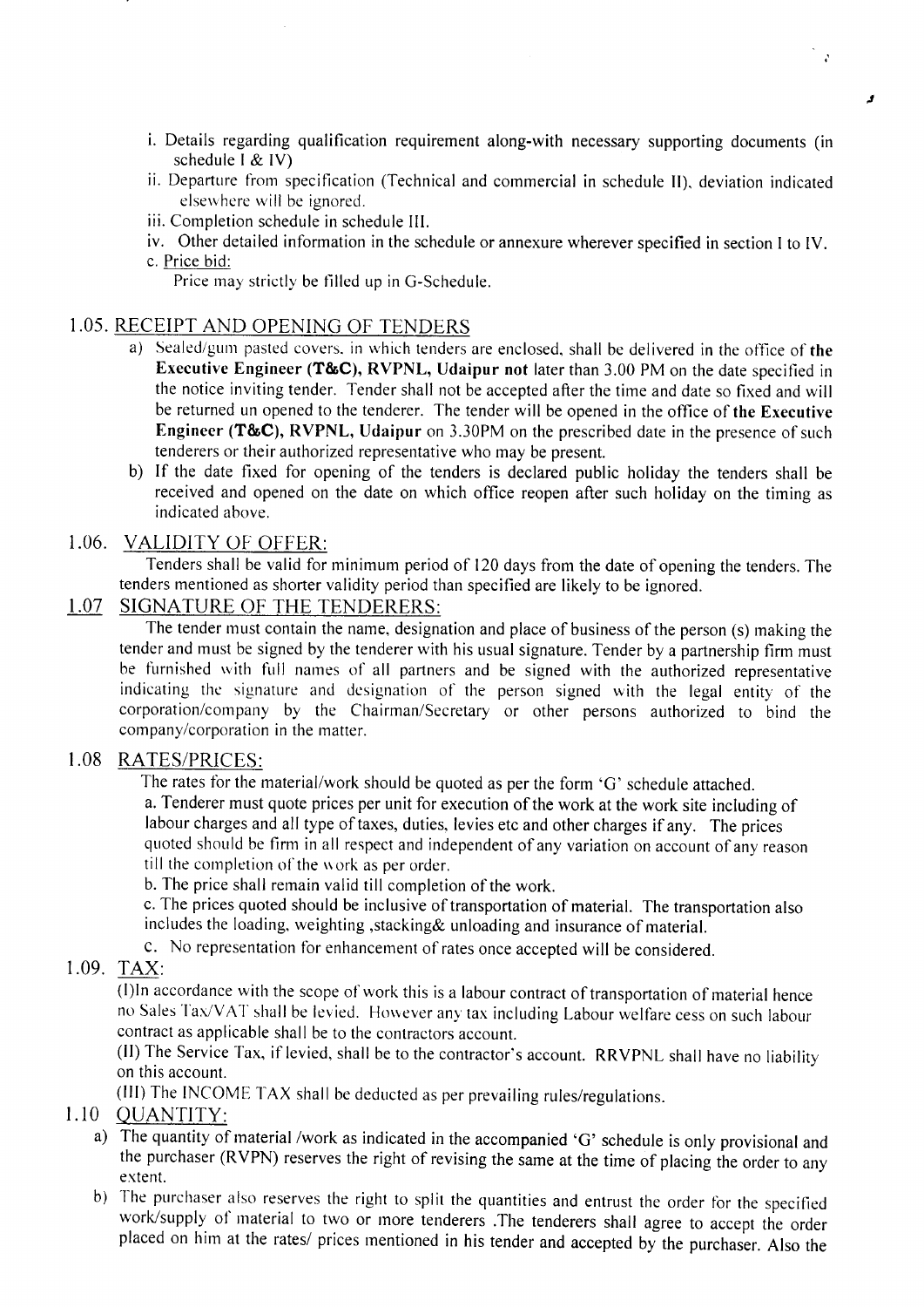$\tilde{\mathbf{r}}_i$ incomplete work shall be got executed / completed at the risk and cost of the unsuccessful tenderer /contractor.

# 1.11 COMPLETION PERIOD:

The work/supply should be completed within 30 days from the date of issue of order., failing which a penalty equivalent to 0.5% per week or part thereof limited to maximum 10% shall be levied on the remaining work. The period for which work held up due to departmental reasons shall not be counted in the completion period.

# 1.12 GENERAL:

(a) Purchase of copy of the specification by the tenderer is essential for consideration of his tender. Only one tender will be accepted against each copy of the spec ification purchased. The copy of the specification is not transferable. The value of tender form once sold cannot be refunded under any circumstances.

(b.) The purchaser does not bind himself to accept the lowest or any tender or any part of tender and shall not assign any reasons for the rejection of any tender or a part thereof.

(c) The tenderer shall treat the details of the specification of the tender document as private and confidential and these shall not be reproduced without the written authority of the purchaser.

(d) The fact of submission of a tender to the purchaser shall be deemed to constitute an Agreement between the tenderer and the purchaser, where such tender shall remain open for acceptance by the purchaser and tenderer shall not have option to withdraw his offer impair or derogate the same. If the tenderer be notified during the validity of tender, that his tender is accepted by the purchaser, he shall be bound by the terms of agreement until and unless formal contractiof the same tender has been executed between him and the purchaser in replacement of such agreement.

- (a) The successful tenderer shall have to execute contract document/agreement for the proper fulfillment of the contract. This shall be done by him within 15 days from the date of work order and before commencing the work. The expenses of completing the agreement shall be borne by him and he shall furnish such executed stamped agreement (in triplicate) free of charge. Delay in execution of contract agreement and delay in depositing of security deposit within stipulated period unless otherwise agreed by purchaser shall constitute breach of tender/contract and shall make the tenderer liable for being declared defaulter.
- (b) Any action on the part of the tenderer to revise the price/prices in his own interest after opening of the tenders may result in rejection of the tender and also debarring him from submission of tender to the Nigam at least for one year.

# 1.13 OTHER TERMS: U

1.All non-judicial stamp paper submitted should be duly attested by notary public along-with Notary ticket.  $\frac{1}{2}$ 

-~

EXECUTIVE ENCJINEER (T&C) RVPNL, UDAIPUR

 $+\tau$  10

)! I,.

Ď

 $\eta$ ķ,

ł.

ð í  $\mathbf{I}$ k

-,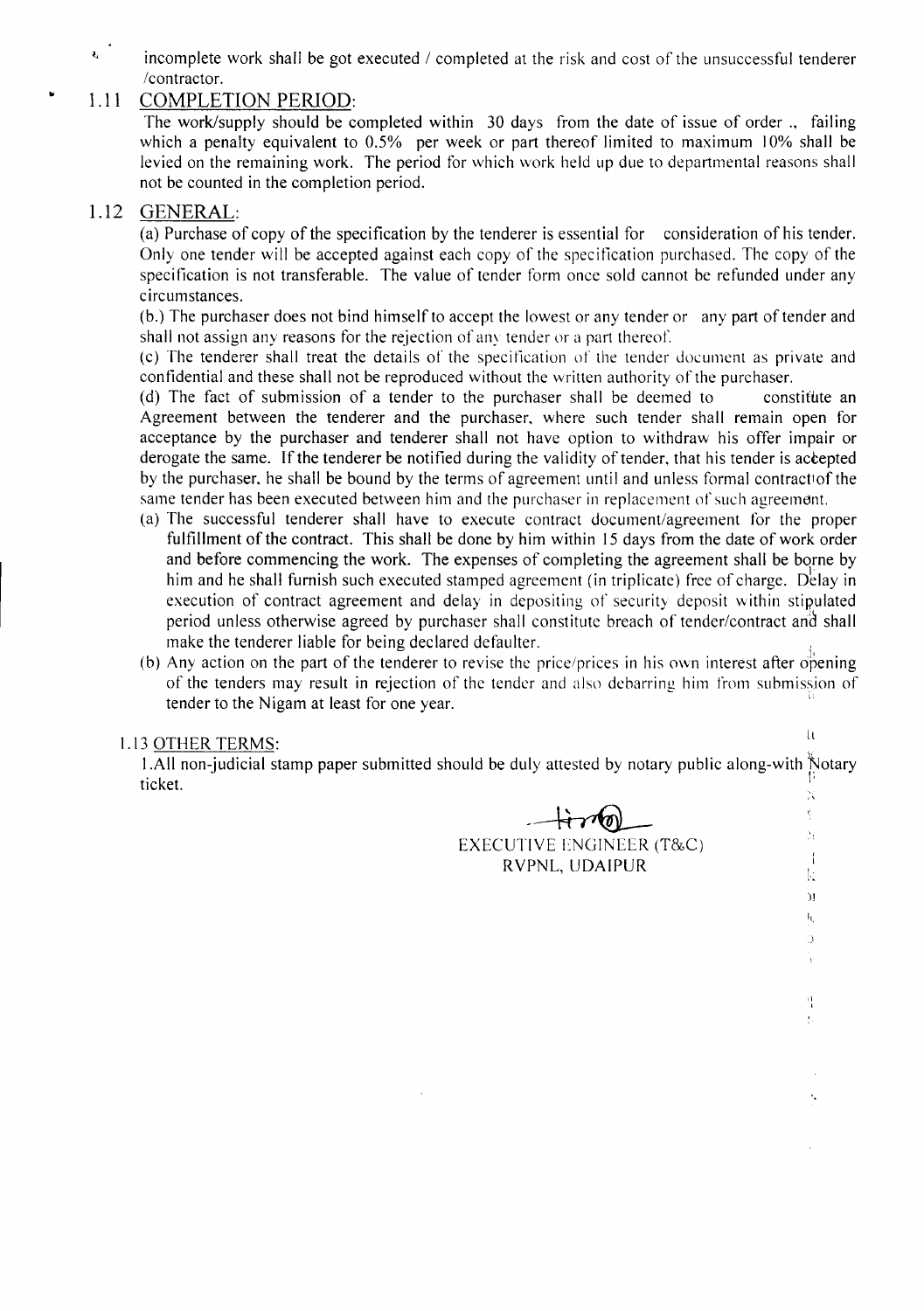# **SECTION-II**

 $\mathcal{L}$ 

# GENERAL CONDITIONS OF CONTRACT:

2.00. Not withstanding any thing contained to the contrary in the specification or tender or any subsequent exchange of correspondence, these general conditions of contract shall prevail and shall be binding upon the contractor and any change or variation, expressed or impressed, whatsoever, made in the said general conditions shall not be valid for operation unless expressly sanctioned by the Nigam. The contractor shall be deemed to have fully informed himself and shall have specified knowledge of the provisions of the General conditions of the contract herein.

2.01 DEFINITIONS: In constructing these general conditions of contract and specification the following words shall have the meaning herein assigned to them unless there is anything in the subject of context inconsistent with such construction.

- [i] PURCHASER: Shall mean RRVPNL or RVPN or Nigam represented by the CMD and shall include his Legal personal representatives. successors / assignees and any officer(s) of the Nigam performing the duties/ functions of the purchaser. The CMD shall mean the Chairman & Managing Director, Rajasthan RajyaVidyutPrasaran Nigam Ltd., Jaipur.
- ii) TENDERER: The "Tenderer" shall mean and include one or more persons or any firm or any company or Body incorporates who has submitted the tender in response to "Invitation of Tender".
- iii) CONTRACTOR: shall mean the tenderer whose tender has been accepted by the purchaser and shall include tenderer heirs, legal representatives, successors, and assignees approved by the purchaser.
- $iv)$  CONSIGNEE: Shall mean and include any officer/official of the RRVPNL who is assigned by the Executive Engineer (T&C), RVPNL, and Udaipur for performing the duties of consignee, Engineer In charge of the work order.
- $y$  THE ENGINEER: shall mean the Executive Engineer/Assistant Engineer of RRVPNL or any other Engineer or Officer for the time being or from time to time duly authorized and appointed by the purchaser or by any competent authority to act as Engineer or Inspector for the purpose of the contract. In case where no such Engineer has been so appointed. the word "Engineer" shall mean the purchaser or his duly authorized representative.
- $vi)$  PLANT: shall mean and include the plant and material to be provided and work to be done by the contractor under the contract.
- $vi$  CONTRACT: shall mean the contract established between the purchaser and the contractor/supplier</u> and include the instructions to the tenderers, general conditions, specification, price schedules and drawings in terms of tender, covering letter, letter of intent and schedule of prices and other related documents.
- viii) SPECIFICATION: shall mean the specification, specific conditions annexed to these general conditions and the schedule of rates (if any), and also any other specifications mentioned in the contract or otherwise incorporated from time to time.
- $ix$  MONTH & WEEK: Month shall mean a period of 30 days and week means a period of SEVEN DAYS.
- $\underline{x}$  CONTRACT PRICE: shall mean the sum named in or calculated in accordance with the provisions of the contract/work order and any amendments thereto.
- $\underline{x}i$  WRITING: shall include any manuscript. type written or printed statement under or over signature or seal as the case may be. Words importing person shall include firm. companies, corporations and other bodies whether incorporating or not. Words importing the singular only shall also include the plural and vice versa where the context requires.
- Xii) ENGINEER INCHARGE OF WORK: In charge of work shall mean and include the Executive Engineer. Assistant Engineer. Junior Engineer or any other officer performing the duties of Engineer at the work site.
- $\frac{x}{iii}$  SUCCESSFUL TENDERER: shall mean the tenderer whose tender has been accepted.<br> $\frac{x}{iv}$  THE SITE: shall mean place or places named in the contract and shall include where
- THE SITE: shall mean place or places named in the contract and shall include, where applicable the lands and buildings upon/ in which the work is to be executed.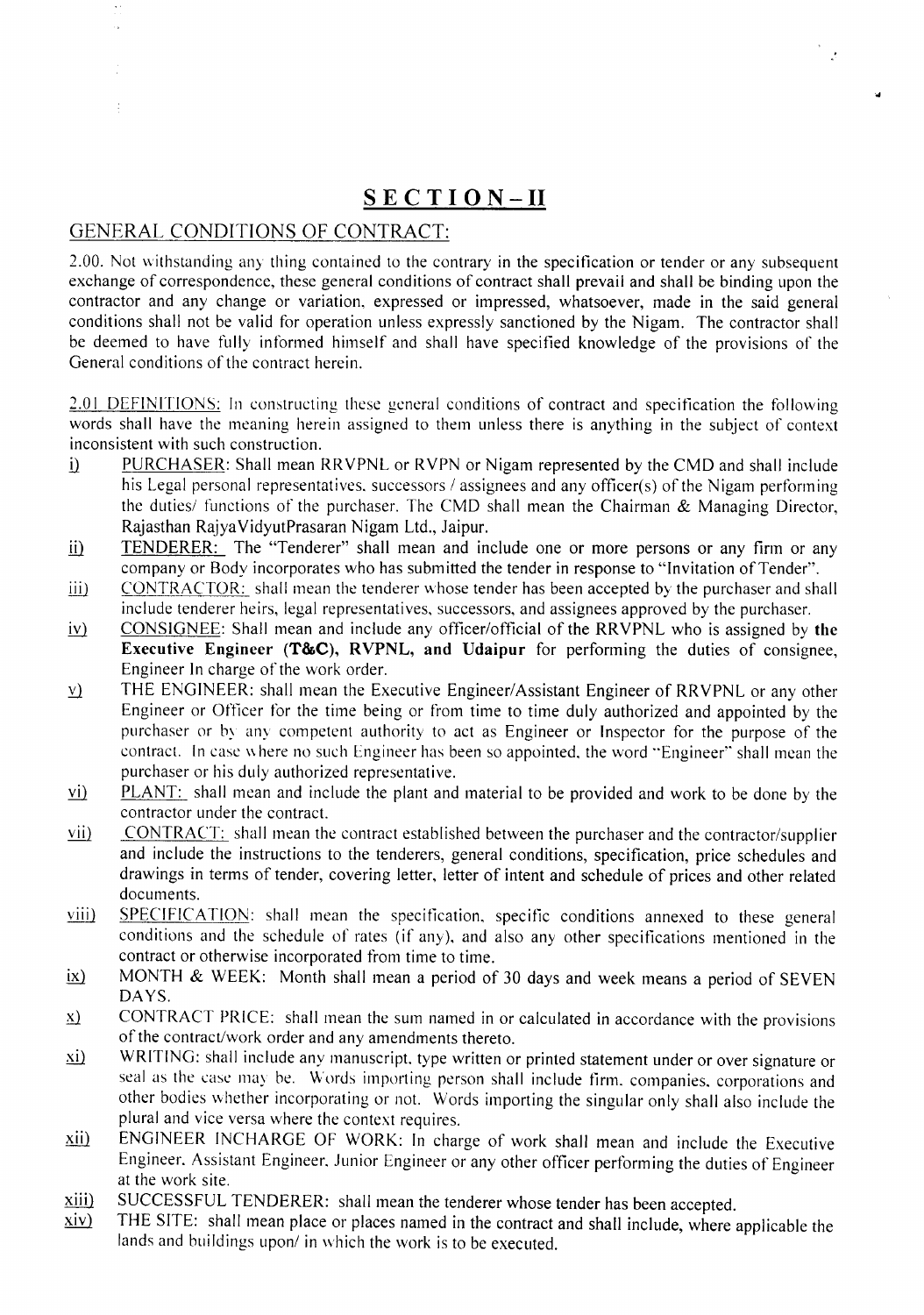$x(y)$  THE PLACE OF DELIVERY: shall mean the place of delivery at which the contractor is responsible to deliver the material/execute the work at the contract prices.

2.02 CONTRACT AGREEMENT: The supplier /contractor and purchaser shall as soon as possible, unless otherwise mutually agreed upon enter into a said agreement for the proper fulfillment of the contract. The expenses of completion and stamping of the agreement shall be paid by the supplier /contractor,

#### 2.03 SUBLETING AND ASSIGNMENT:

The supplier/contractor shall not sublet the supply or work without the previous consent in writing of the purchaser to their party and shall not transfer or assign the contract or a part thereof or interest therein or benefit or advantage whatsoever, provided never the less that any such permission granted to the supplier/contractor shall not relieve him from any obligation, duty or responsibility under the contract.

#### 2.04 TERMS OF PAYMENT:

*(A)* The payment shall be made as under through Accounts Payee cheque after execution of the contract Document and furnishing Security deposit as per the relevant clause: -

- i. 90% payment of the cost of each consignment/work executed shall be arranged through the Accounts Officer *(T&C),* RRVPNL, Udaipur on submission of bill in triplicate to the consignee/ Engineer In charge of the work and after completing the contractual formalities.
- ii. Balance 10% payment shall be kept as Misc. deposit, which shall be refunded after 3 month of completion of all the supplies/ work and accepted by the Engineer In charge subject to satisfactory performance of the work done and submission of complete MAS Accounts. The payment will be made only after a material account statement of items received and used or returned to stores is settled and on furnishing of 10% Performance Bank Guarantee as per Clause No. 2.29. Any discrepancy in the quantities shall have to be made good by the contractor or recovery of its costs shall be affected at double the issue rate while setting the balance payment. Before claiming 90% payment, the following documents are required to be furnished  $\frac{1}{2}$ 
	- (a) Agreement bond.
	- (b) CPF Schedules of the workers of the contractor or registration certificate of the firm/contractor with the RPF Commissioner and monthly statement of depositing the CPF of his employees with the PF Commissioner as per Clause No. 2.07.

 $\hat{\mathcal{L}}$ Ý

Ť)  $\mathbf{I}$ 

#### 2.05: PRICES:

a. The tenderer must quote prices per unit for execution of the work and the work site inclusive of labour charges and all type of taxes, duties, levies, etc. and other charges, if any. The prices quoted should be firm in all respect and independent of any variation on account of any reason till the completion of the work as per order.

b. The price shall remain valid till completion of the work.

c. The prices quoted should be inclusive of cost of transportation of line & structure material which also includes the loading and unloading of stucking of material.

d. No representation or enhancement of rates once accepted will be considered.

## 2.06: EMPLOYEES PROVIDENT FUND:

The contractor shall have to submit every month that he is an establishment covered under Employee Provident fund and Misc. provisions Act 1952 and is having a separate code No. with the Provident fund commissioner and also that the provident fund contribution in respect of all the employees employed by him along-with with employers shares of contribution etc. is being deposited with the Provident Fund authorities and shall also submit certified photo copies of challan of deposit. In absence of above the contractor shall be liable to deposit employees as well as employers contribution and other charges in respect of all the employees engaged by him for the said work with the Nigam along-with the details of employees, their names and the amount of contribution as per Nigam's CPF rules every month. In case of failure, Nigam shall be entitled to deduct 16% amount from his bills. The form no.2  $\&$  6 (CPF  $\&$  FPF) shall also have to be attached by the contractor along-with his running/ final bills. .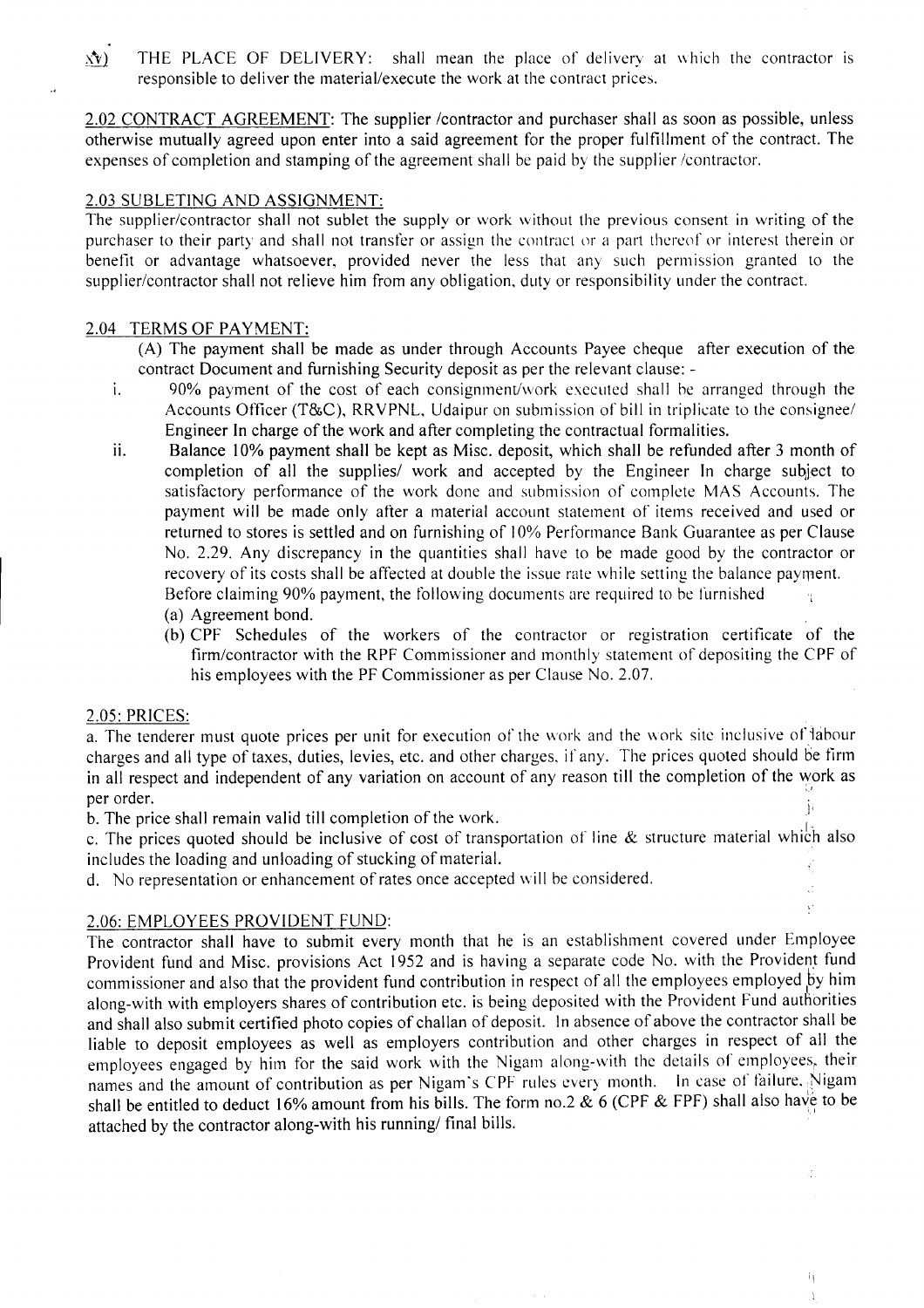# 2.07: METHOD OF MEASUREMENT:

(a) No Kilometer measurement shall be made at site in respect of transportation these measurement shall be bases on the weight in MT.

# 2.08: GUARANTEE:

 $\left| \cdot \right|$ 

×j

The Transportation work will be covered under guarantee period against any defects arising from workmanship upto a period on which the work is completed in all respects and handed over for operation and material account is settled to the satisfaction of the RRVPNL.

# 2.09.TRANSPORTATION OF MATERIAL:

Measurement shall be taken on the weight in MT. The payment shall be made as per the weight of material transported (in  $MT$ )

## 2.10: INSPECTION:

The material is to be transported should be as per the requirement intimated by the officer Incharge / consignee nominated by the Nigam.

## 2.11: MOTOR VEHICLE ACT:

All the transportation work(s) covered by the contractor shall be in accordance with the Motor Vehicle Acts in force with the latest amendments and Rules made thereunder.

## 2.12: LEGAL LIABILITY:

The contractor shall be liable for legal complications, which may crop up during the course of execution of their contract.

# 2.13: FINANCIAL LIABILITY:

The contractor shall also be responsible for financial liability, which may accrue to him of his personnel and Nigam Personnel during the course of contract. The contractor shall also be liable to pay any statutory taxes / levies and duties etc. of the state/ central Govt. which may accrue during the course of contract or in future related to the contract.

# 2.14: GENERAL LIABILITY:

The contractor shall be Iiable for any damage, theft. missing of his own equipments and materials as well as to the Nigam's material and equipments during the course of execution of the work.

# 2.15: CHANGE OF NAME OF THE TENDERER/CONTRACTOR:

At any stage after tendering the Nigam shall deal with the contractor only in the name and at the address under which he has submitted tender. All the liabilities/responsibilities for due execution of the contract are of the contractor.

# 2.16: DEDUCTION FROM CONTRACT PRICES:

The amount of all cost/damage or expenses or other sums which under a particular contract shall be payable by the contractor and shall be deducted from the contractors amount due or becoming due under any other contract with out prejudice to the Nigam's right to recover the same by ordinary process of law.

# 2.17: CONTRACT DOCUMENT AND AGREEMENTS:

The order placed under this specification shall be governed by the terms and conditions as incorporated in this section of the specification as well as instructions to tenderers and as given in the purchase order and its annexure). The terms and conditions as specified in the section **I, II, III,** if differ from the terms as indicated in the purchase order and its annexure(s) the later

Shall prevail. The contract shall for all purposes be construed according to the laws of India and subject to jurisdiction of courts in Rajasthan only. For the due fulfillment of the contract, the contractor shall execute an agreement. in triplicate, in the prescribed form (to be obtained from the purchaser) on non-judicial stamp paper of worth Rs. 500/- or as per stamp duty applicable of Govt. of Rajasthan. Such agreement shall be executed and signed by the competent authority of the contractor on each page with seal thereof. The original copy is only to be executed on the stamp paper. The remaining two copies may be executed on simple paper. Such complete agreement form along-with the contract documents shall be required to be returned to the purchaser within a period of 15 days from the receipt of order duly signed on the each page. The contract documents shall mean and include the following:

- I. Contract agreement.
- 2. Purchase order and its annexure
- 3.. Terms and conditions of the specification
- 4. Instructions to tenderers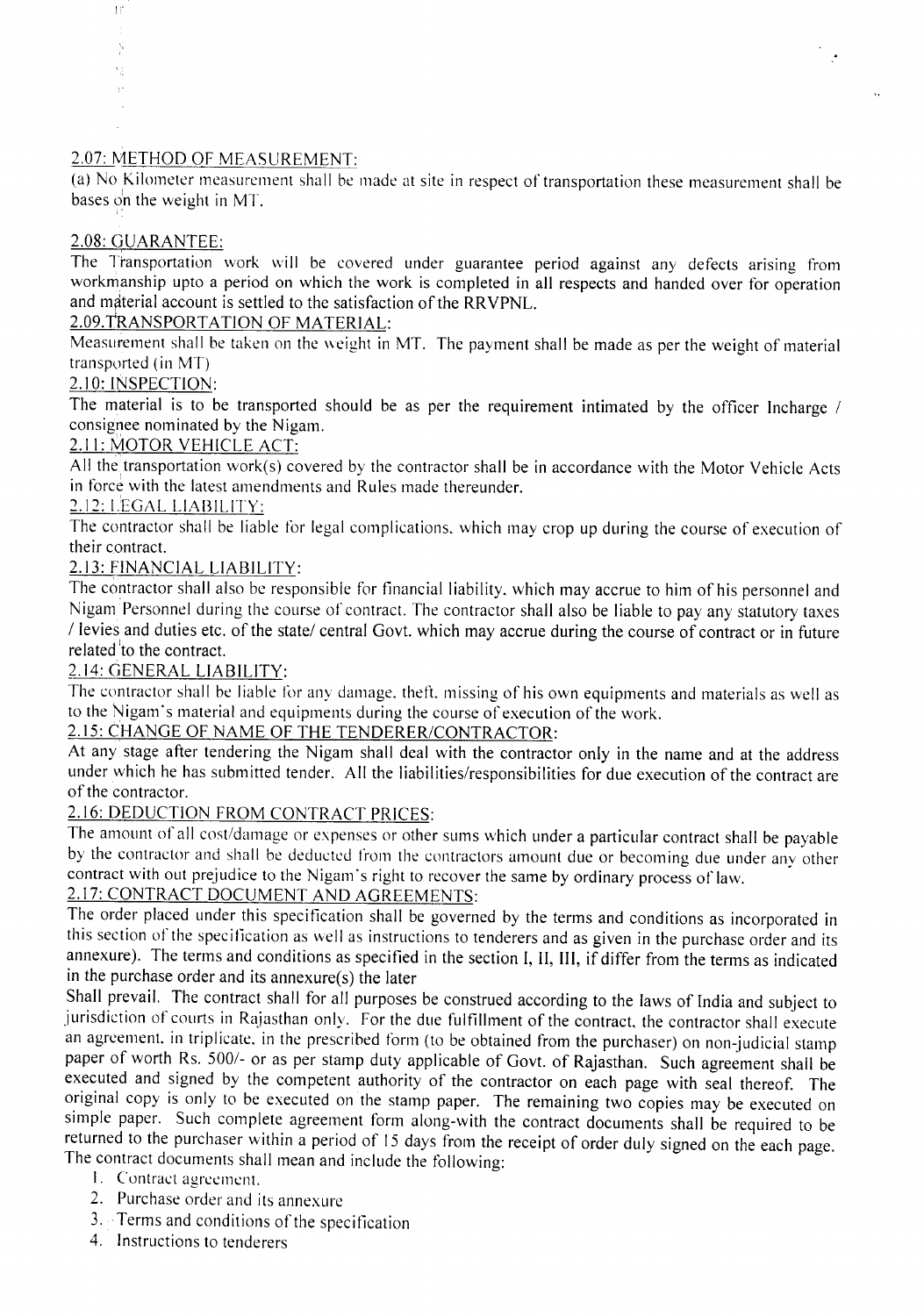'5. General conditions of contract of the specification Section-II (A), Section III and Section IV.

The charges in respect of vetting  $\&$  execution of the contract shall be borne by the contractor. The contractor shall be furnished with an executed counterpart of the agreement.

## 2.18:T&P

You shall arrange all type of tools required during the transportation work at your own cost. The amount of insurance cover for T&P items shall be intimated separately.

## 2.19: SAFETY MEASURES:

The contractor shall follow a safe method of working so that there is no damage to the Nigam's material and also no injury to any of his workers. The contractor shall be fully responsible for his workers and RVPNL not be responsible for any type of accident minor or fatal to any person at work's site. Staff insurance charges if any, shall be borne by the contractor.

## 2.20: DAMAGE TO NIGAM'S MATERIAL:

The contract will be responsible for safe custody of material at site so as to avoid any chance of damages/theft to Nigam's material/installed property. The loss shall be recovered from the contractor. You will be responsible for safe custody of all the tower material as well as line material issued by the Nigam for the work till taking over the towerslline by the Nigam after completion of work. You will have to make good the losses/damages accrued to the material while in your possession.

## 2.21: DISPUTE:

All disputes, differences and questions whatsoever arising between the purchaser and supplier/contractor upon or in relation to or in connection with the contract shall be deemed to have arisen at Udaipur and no courts other than the court in Udaipur shall have jurisdiction to entertain or try the same.

## 2.22: FURTHER CORRESPONDENCE:

All correspondence pertaining to the purchase/work order in respect of any clarification required on the terms and conditions etc. should be addressed to the Executive Engineer(T&C)/Superintending Engineer  $(T&C)$ , RRVPNL, Udaipur.

 $\mathbf{R}$ 

 $\mathcal{C}$ 

## 2.23: COMPLETION PERIOD

The work should be completed within a period of 30 days from the date of issue of order, failing which penalty equivalent to 0.5% per week or part thereof limited to maximum of 10% will be imposed .on the remaining work. The period for which work held up due to departmental reasons shall not be counted in the completion period..

## 2.24: CANCELLATION OF ORDER

- i) Order placed can be cancelled as per the decision of in consultation with AO (T&C), RRVPNL, Udaipur or as per applicable provisions from time to time.
- In case of failure to complete the work within the completion period then the Executive Engineer (T&C), RVPNL,Udaipur/Superintending Engineer(T&C),Udaipur shall be at liberty to cancel the order and forfeit firm's EMD and SD. ii)

## 2.25: ACCEPTANCE OF ORDER

 $\ddot{\zeta}$ The acceptance of the order shall be intimated to the Executive Engineer (T&C), RVPNL,Udaipur<sub>1</sub> $\mu$ <sup>1</sup> 7 days of the receipt of the order failing which it will be presumed that the terms & conditions incorporated in the order are accepted to the supplier.

## 2.26: PERFORMANCE GUARANTEE:

In order to ensure compliance of the provisions contained in clause No.2.05 above the successful contractor irrespective of his being a registered vendor with RRVPNL or not shall be required to furnish a performance bank guarantee after completion of work and before claiming balance 10% payment from any scheduled bank for an amount equivalent to the 10% of the contract value on Non judicial stamped paper of Rs. 100/duly authenticated either by the 1st Class Magistrate or Notary public or directly confirmed by the issuing bankers.

 $\frac{2.27 \text{ INCHARGE OF WORK:}}{\text{The AEN-I} \quad (\text{T&C})}$  Udaipur.HO Debari under the control of Executive The  $AEN-I$  (T&C) Udaipur, HQ Debari Engineer(T&C),RVPNL, Udaipur shall be the officer In-charge of the work. He will give the layout, supervise the work and verify the bills of the contractor and attend all other matters pertaining *'fo* this contract.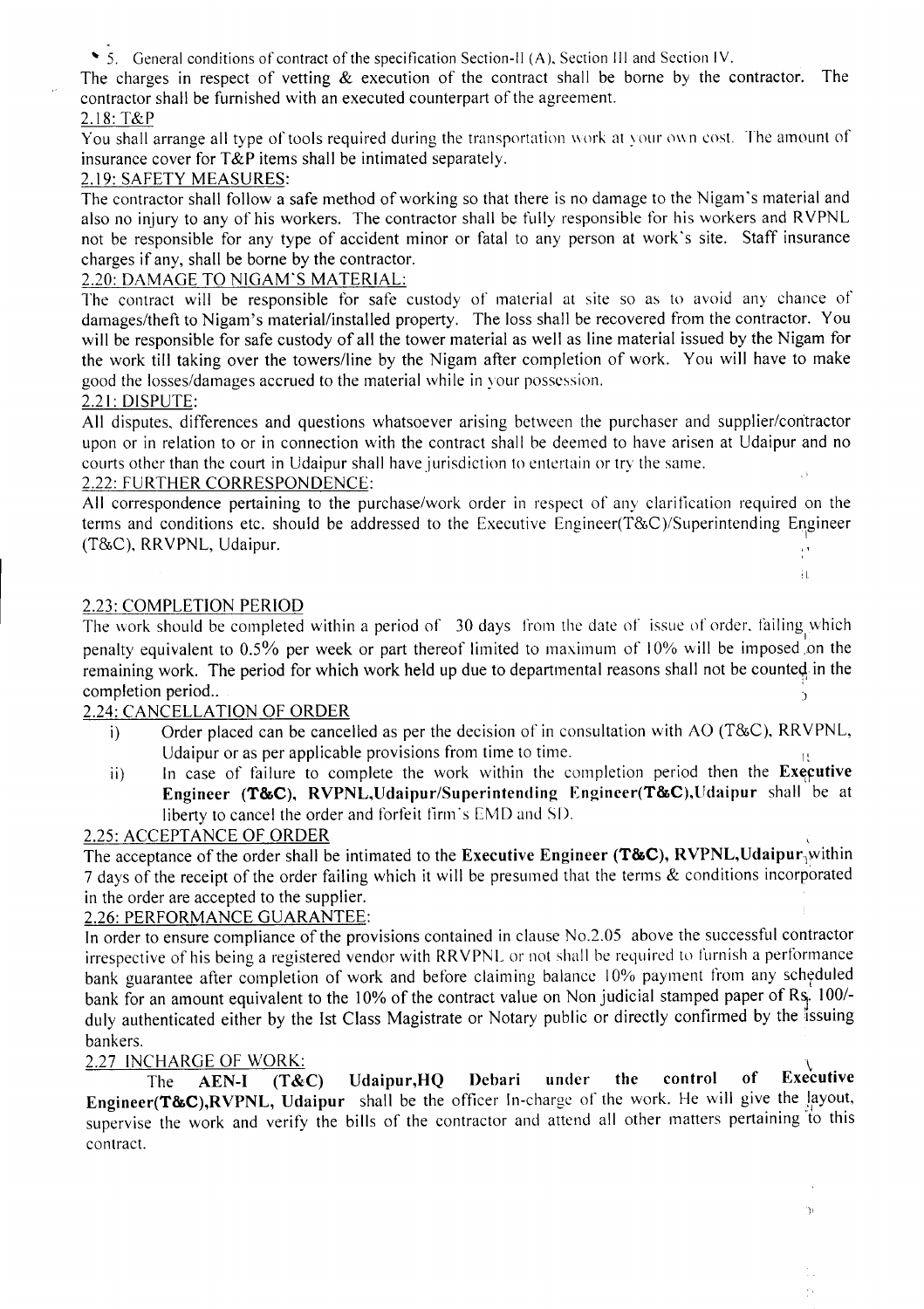#### 2.28: SIGNING OF AGREEMENT:

 $\bar{\bar{z}}$ 

You will be required to execute an agreement on the Non Judicial stamp paper worth Rs. *5001-* in the prescribed Performa before commencement of the work.

# 2.29: REQUIREMENT OF *ITCC/STCC:-*

Submission of *ITCC/STCC* will not form the part of the contractual formalities and the same will not be insisted for releasing payment of supply bill. However. in cases where notices are received by the Nigam from commercial Taxation *1* Income Tax department for effecting recovery from the bills of the firm, the same shall be affected as per rules.

> $-$ fo $w$ j) EXECUTIVE ENGINEER (T&C) RVPNL, UDAIPUR

 $\bullet$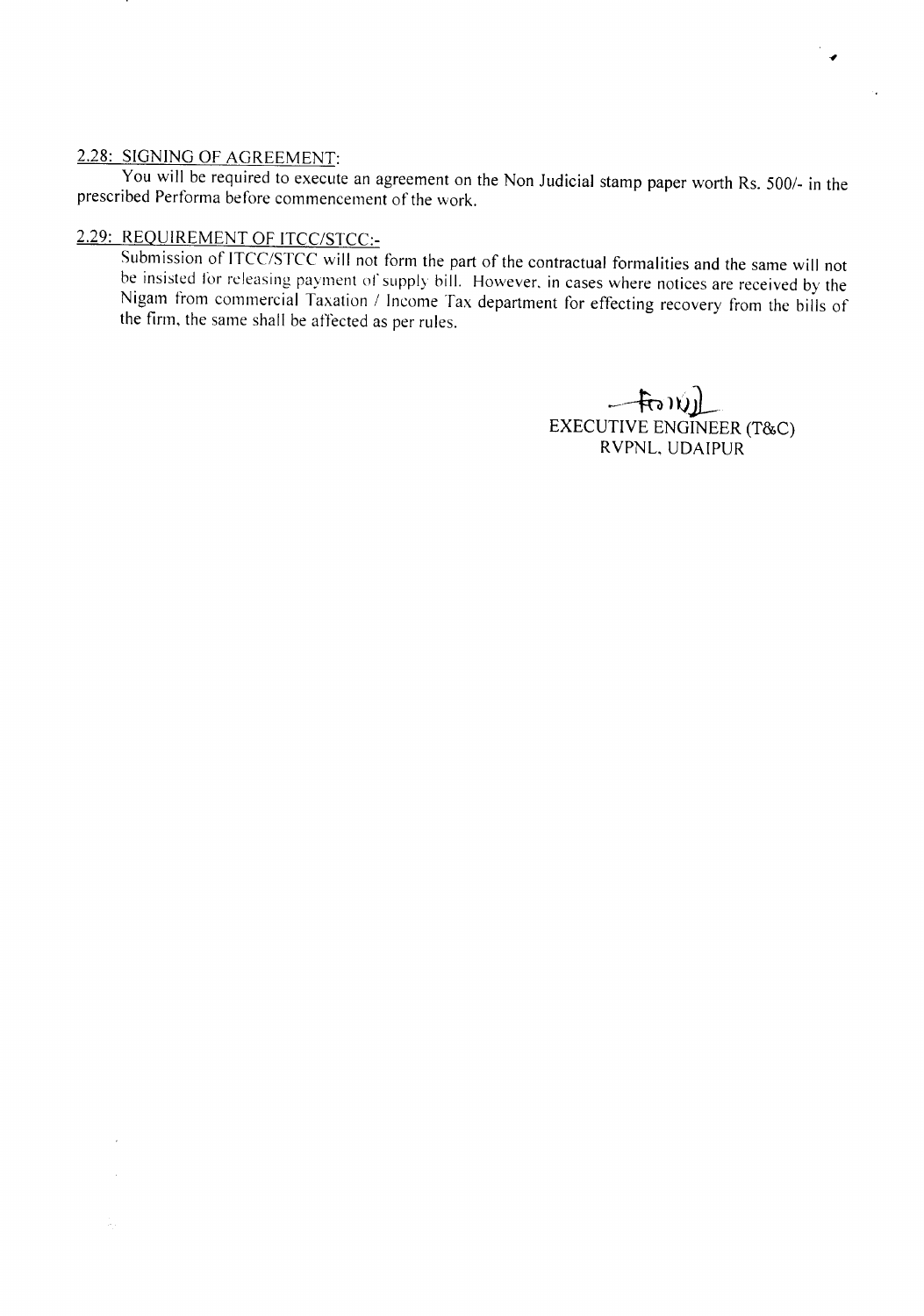# **SECTION-III**

# SCOPE **OF WORK**

- 1. Before placing the required transport vehicles you shall intimate one day in advance to Engineer in charge of the work for avoiding delay in loading and place the transport vehicles near the place suitable for loading and unloading at site.
- 2. One person nominated by the Engineer In charge will accompany with the transport vehicle and in his presence material will be transported, loaded, unloaded, weighted and stacked.
- 3. During the transportation if any person gets injured due to any accident, the compensation if any will be paid by contractor. No payment will be made on account of RVPN.

 $+\bar{\epsilon}\gamma\gamma$ EXECUTIVE ENGINEER *(T&C)* RVPNL. UDAIPUR

> $\mathcal{A}$ à,

> > $\hat{\epsilon}$

Ř.

 $\Lambda$ ΰ¥.  $\bar{\psi}$ 

#### TRANSPARENCY IN PUBLIC PROCUREMENT:

 $\mathcal{A}_\alpha$ 

ï

The Government of Rajasthan has enacted the Rajasthan Transparency in Public Procurement Act, 2012 and Rajasthan Transparency in Publich Procurement Rules. 2013. This procurement process is abided by the process and procedures of the aforesaid Act & Rule. In case the any clause (s), term(s)  $\&$  condition(s) in this tender document differ in its interpretation and context from it the later (i.e. GOR Act and Rule as mentioned above shall prevail.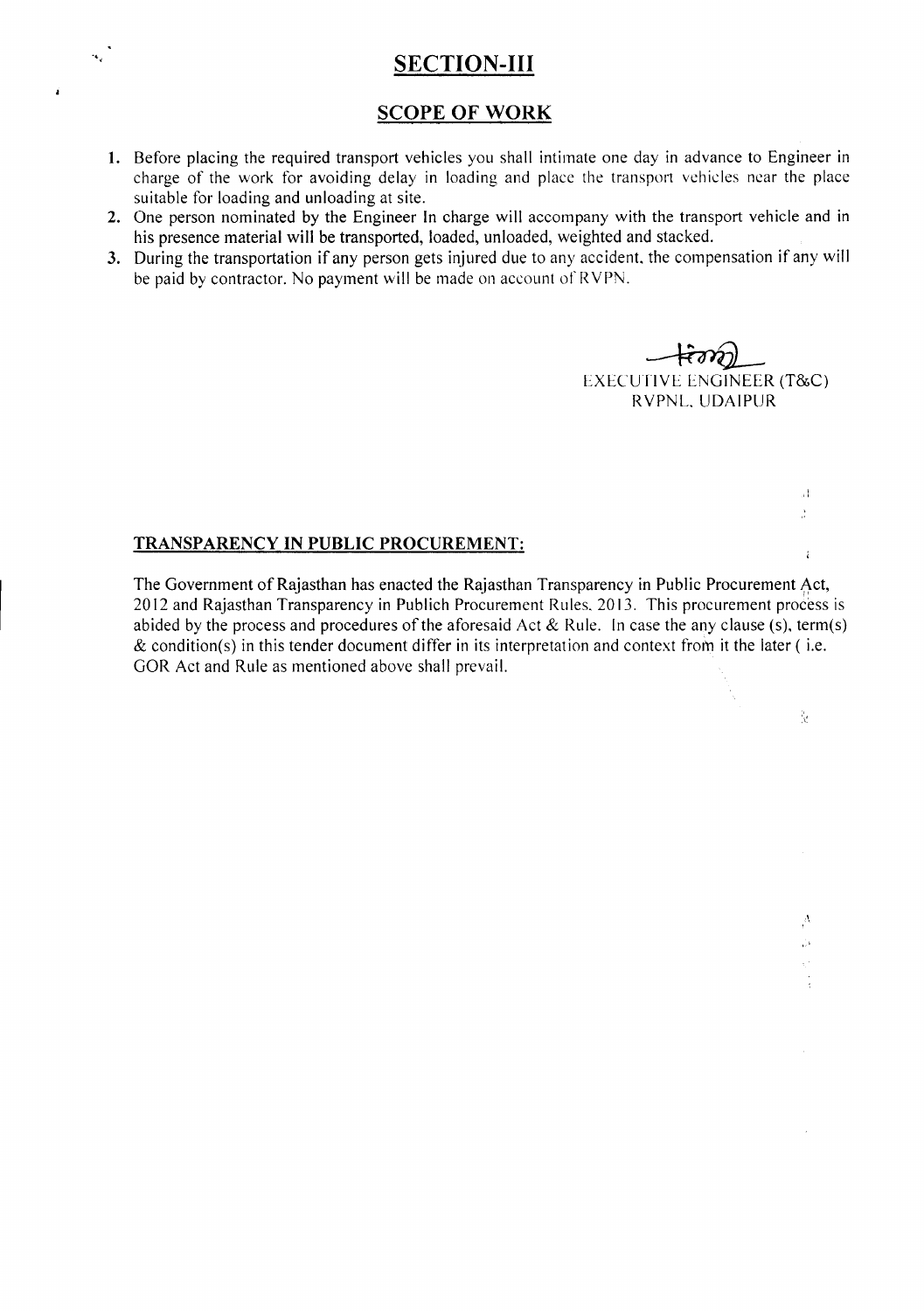# Annexure A : Compliance with the Code of Integrity and No Conflict of Interest

- . - --- ---------------------

Any person participating in a procurement process shall -

- (a) not offer any bribe, reward or gift or any material benefit either directly or indirectly in exchange for an unfair advantage in procurement process or to otherwise influence the procurement process;
- (b) not misrepresent or omit that misleads or attempts to mislead so as to obtain a financial or other benefit or avoid an obligation;
- (c) not indulge in any collusion, Bid rigging or anti-competltive behavior to impair the transparency, fairness and progress of the procurement process;
- (d) not misuse any information shared between the procuring Entity and the Bidders with an intent to gain unfair advantage in the procurement process;
- (e) not indulge in any coercion including impairing or harming or threatening to do the same, directly or indirectly, to any party or to its property to influence the procurement process;
- (f) not obstruct any investigation or audit of a procurement process;
- (g) disclose conflict of interest, if any; and
- (h) disclose any previous transgressions with any Entity in India or any other country during the last three years Or any debarment by any other procuring entity.

#### Conflict of Interest:-

"

 $\ddot{\phantom{a}}$ 

The Bidder participating in a bidding process must not have a Conflict of Interest.

A Conflict of Interest is considered to be a situation in which a party has interests that could improperly influence that party's performance of offlcial duties or responsibilities, contractual obligations, or compliance with applicable laws and regulations.

i. A Bidder may be considered to be in Conflict of Interest with one or more parties in a bidding process if, including but not limited to:

- a. have controlling partners/ shareholders in common; or
- b. receive or have received any direct or indirect subsidy from any of them; or
- c. have the same legal representative for purposes of the Bid; or
- d. have a relationship with each other, directly or through common third parties. that puts them in a position to have access to information about or influence on the Bid of another Bidder, or influence the decisions of the Procuring Entity regarding the bidding process; or
- e. the Bidder participates in more than one Bid in a bidding process. Participation by a Bidder in more than one Bid will result in the disqualification of all Bids in which the Bidder is involved. However, this does not limit the inclusion of the same subcontractor, not otherwise participating as a Bidder, in more than one Bid; or
- f. the Bidder or any of its affiliates participated as a consultant in the preparation of the design or technical specifications of the Goods, Works or Services that are the subject of the Bid; or
- g. Bidder or any of its affiliates has been hired (or is proposed to be hired) by the Procuring Entity as engineer-in-charge/ consultant for the contract.

Doc I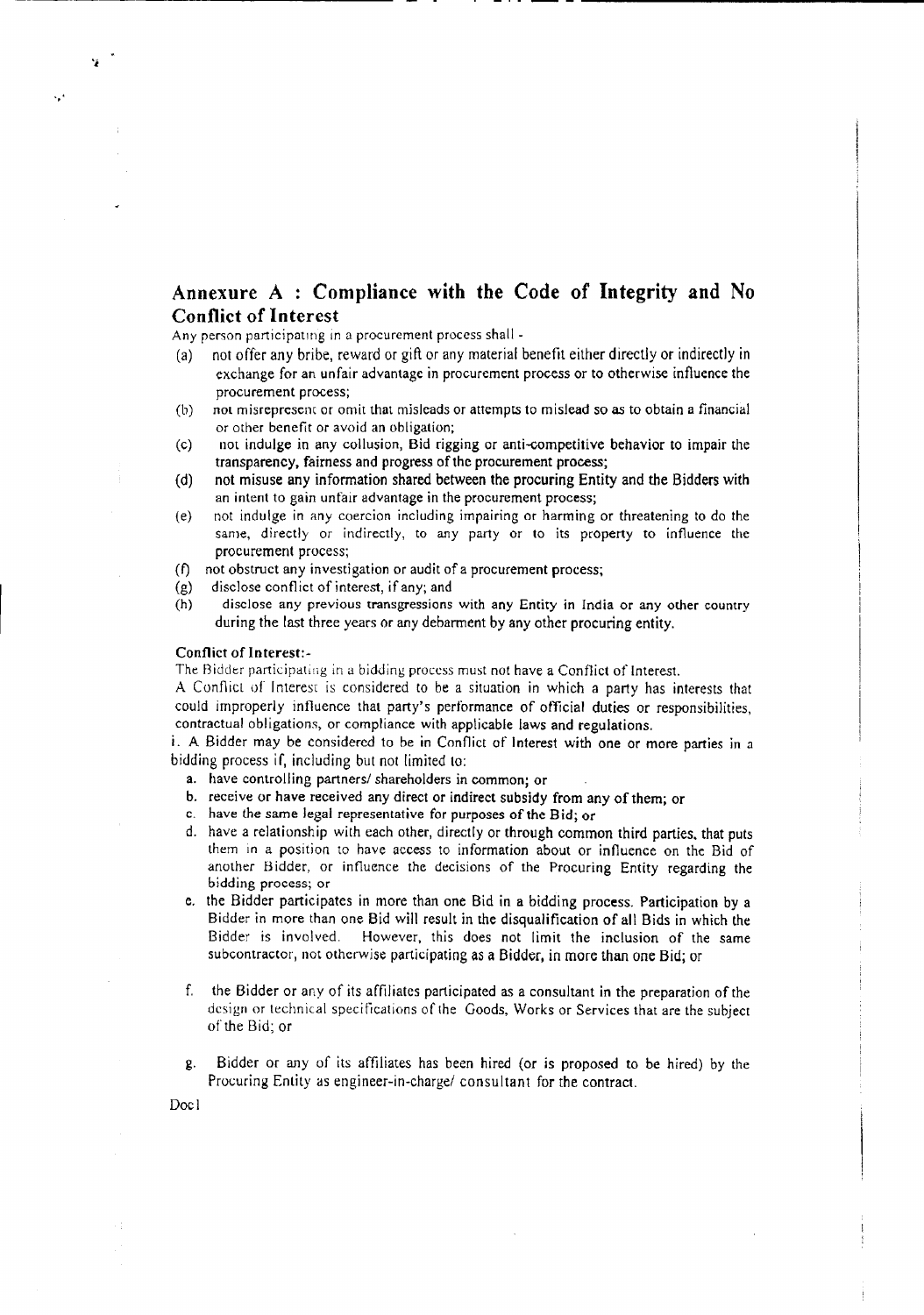# Annexure  $B$  : Declaration by the Bidder regarding Qualifications

#### Deelaration by the Bidder

i

In relation to my/our Bid submitted to ............................. for procurement of in response to their Notice Inviting Bids No.............. Dated.............. I/we hereby declare under Section 7 of Rajasthan Transparency in Public Procurement Act, 2012, that:

- *1.* I/we possess the necessary professional, technical, financial and managerial resources and competence required by the Bidding Document issued by the Procuring Entity;
- *2.* l/we have fulfilled my/our obligation to pay such of the taxes payable to the Union and the State Government or any local authority as specified in the Bidding Document;
- *3. I/we* are not insolvent, in receivership, bankrupt or being wound up, not have my/our affairs administered by a court or a Judicial officer, not have my/our business activities suspended and not the subject of legal proceedings for any of the foregoing reasons;
- 4. I/we do not have, and our directors and officers not have, been convicted of any criminal offence related to my/our professional conduct or the making of false statements or misrepresentations as to my/our qualifications to enter into a procurement contract within a period of three years preceding the commencement of this procurement process, or not have been otherwise disqualified pursuant to debarment proceedings;
- 5. lIwe do not have a conflict of interest as specified in the Act, Rules and the Bidding Document, which materially affects fair competition;
- Date: Place:

Signature of bidder Name: Designation: Address: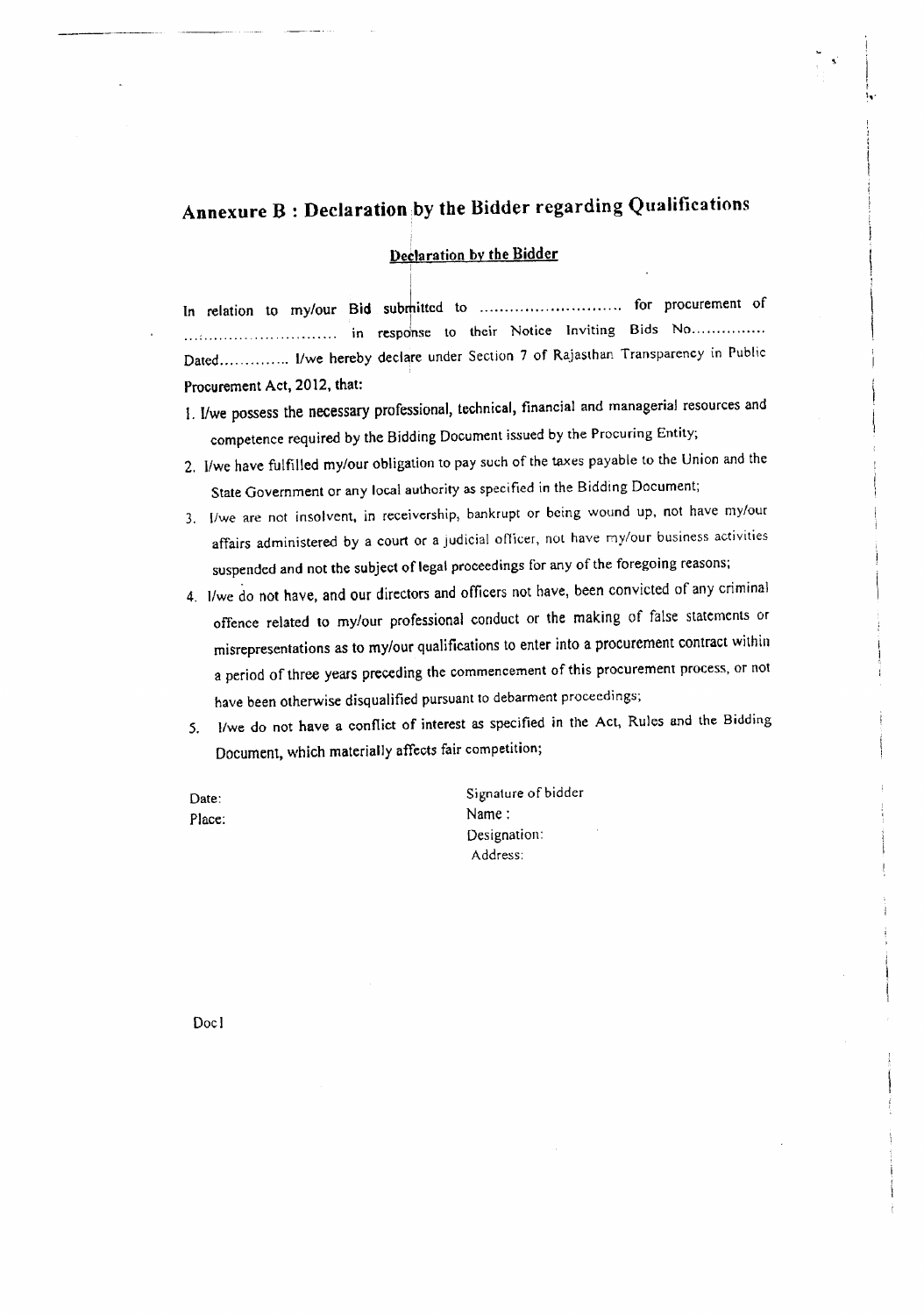**Annexure** C : **Grievance Redressal during Procurement Process** The designation and address of the First Appellate Authority is **SELT2C, LICK** COLI<br>The designation and address of the Second Appellate Authority is **ZCELT20, Udo-**The designation and address of the Second Appellate Authority is  $ZCE$  (TSe) (1) Filing an appeal *I*

If any Bidder or prospective bidder is aggrieved that any decision, action or omission of the Procuring Entity is in contravention to the provisions of the Act or the Rules or the Guidelines issued thereunder, he may file an appeal to First Appellate Authority, as specified in the Bidding Document within a period of ten days from the date of such decision or action, omission, as the case may be, clearly giving the specific ground or grounds on which he feels aggrieved:

Provided that after the declaration of a Bidder as successful the appeal may be tiled only by a Bidder who has participated in procurement proceedings:

Provided further that in case a Procuring Entity evaluates the Technical Bids before the opening of the Financial Bids, an appeal related to the matter of Financial Bids may be tiled only by a Bidder whose Technical Bid is found to be acceptable.

- (2) The officer to whom an appeal is filed under para (I) shall deal with the appeal as expeditiously as possible and shall endeavour to dispose it of within thirty days from the date of the appeal.
- (3) If the officer designated under para (1) fails to dispose of the appeal filed within the period specified in para (2). or if the Bidder or prospective bidder or the Procuring Entity is aggrieved by the order passed by the First Appellate Authority, the Bidder or prospective bidder or the Procuring Entity, as the case may be, may file a second appeal to Second Appellate Authority specified in the Bidding Document in this behalf within fifteen days from the expiry of the period specified in para (2) or of the date of receipt of the order passed by the First Appellate Authority, as the case may be.

#### (4) Appeal not to lie in certain cases

No appeal shall lie against any decision of the Procuring Entity relating to the following matters, namely:-

- (a) determination of need of procurement;
- (b) provisions limiting participation of Bidders in the Bid process;
- (c) the decision of whether or not to enter into negotiations;
- (d) cancellation of a procurement process;
- (e) applicability of the provisions of confidentiality.

#### (5)Form of Appeal

- (a) An appeal under para (I) or (3) above shall be in the annexed Form along with as many copies as there are respondents in the appeal.
- (b) Every appeal shall be accompanied by an order appealed against, if any, affidavit verifying the facts stated in the appeal and proof of payment of fee.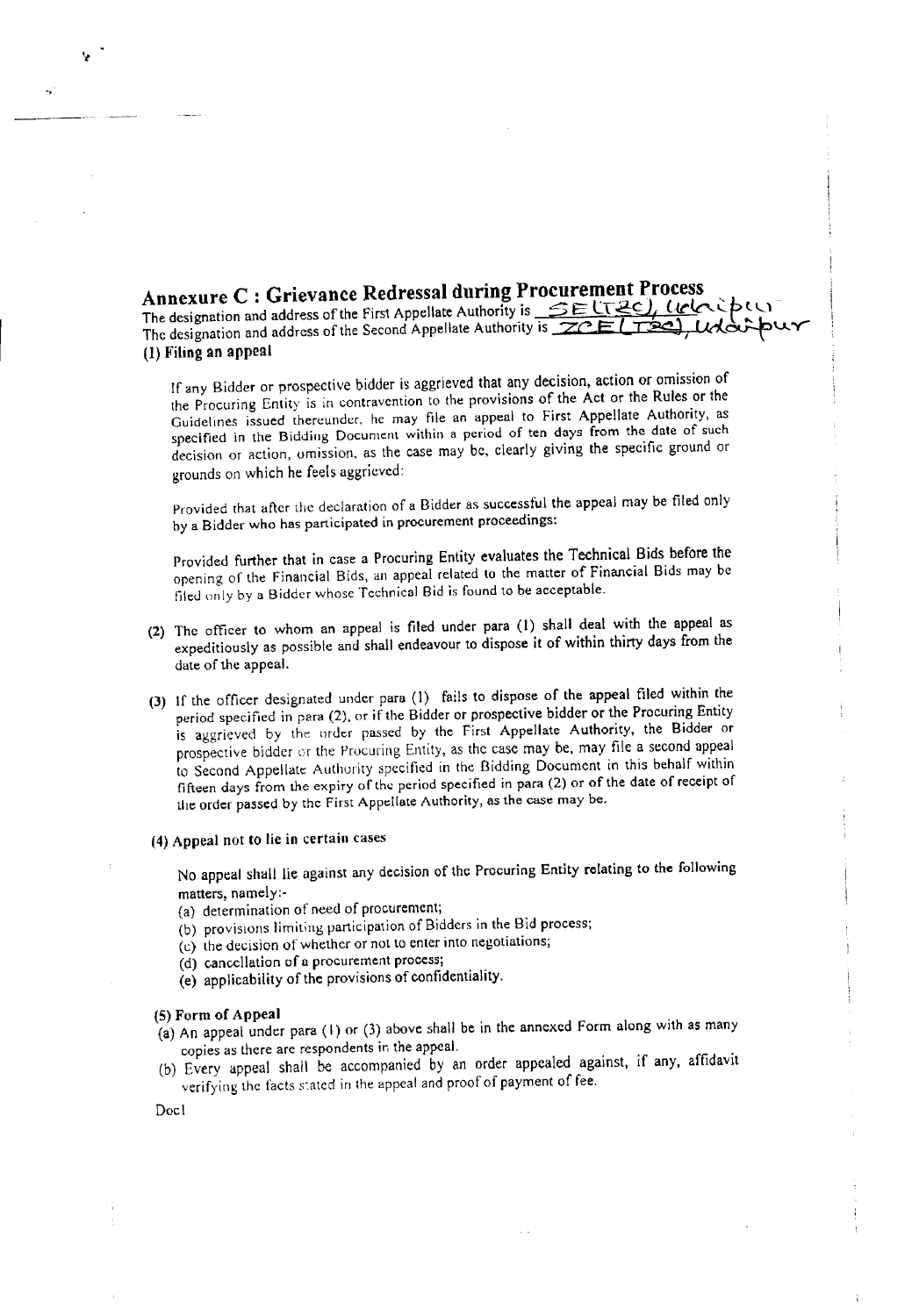- (c) Every appeal may be presented to First Appellate Authority or Second Appellate Authority, as the case may be, in person or through registered post or authorised representative.
- (6) Fee for filing appeal
- (a) Fee for first appeal shall be rupees two thousand five hundred and for second 'appeal shall be rupees ten thousand, which shall be non-refundable.
- (b) The fee shall be paid in the form of bank demand draft or banker's cheque of a Scheduled Bank in India payable in the name of Appellate Authority concerned.

#### (7)Procedure for disposal of appeal

- (a) The First Appellate Authority or Second Appellate Authority, as the case may be, upon filing of appeal, shall issue notice accompanied by copy of appeal, affidavit and documents, if any, to the respondents and fix date of hearing.
- (b) On the date fixed for hearing, the First Appellate Authority or Second Appellate Authority, as the case may be, shall.-
	- (i) hear all the parties to appeal present before him; and
	- (ii) peruse or inspect documents, relevant records or copies thereof relating to the matter.
- (c) After hearing the parties. perusal or inspection of documents and relevant records or copies thereof relating to the matter, the Appellate Authority concerned shall pass an order in writing and provide the copy of order to the parties to appeal free of cost.
- *(d)* The order passed under sub-clause (c) above shall also be placed on the State Public Procurement Portal.

Doc I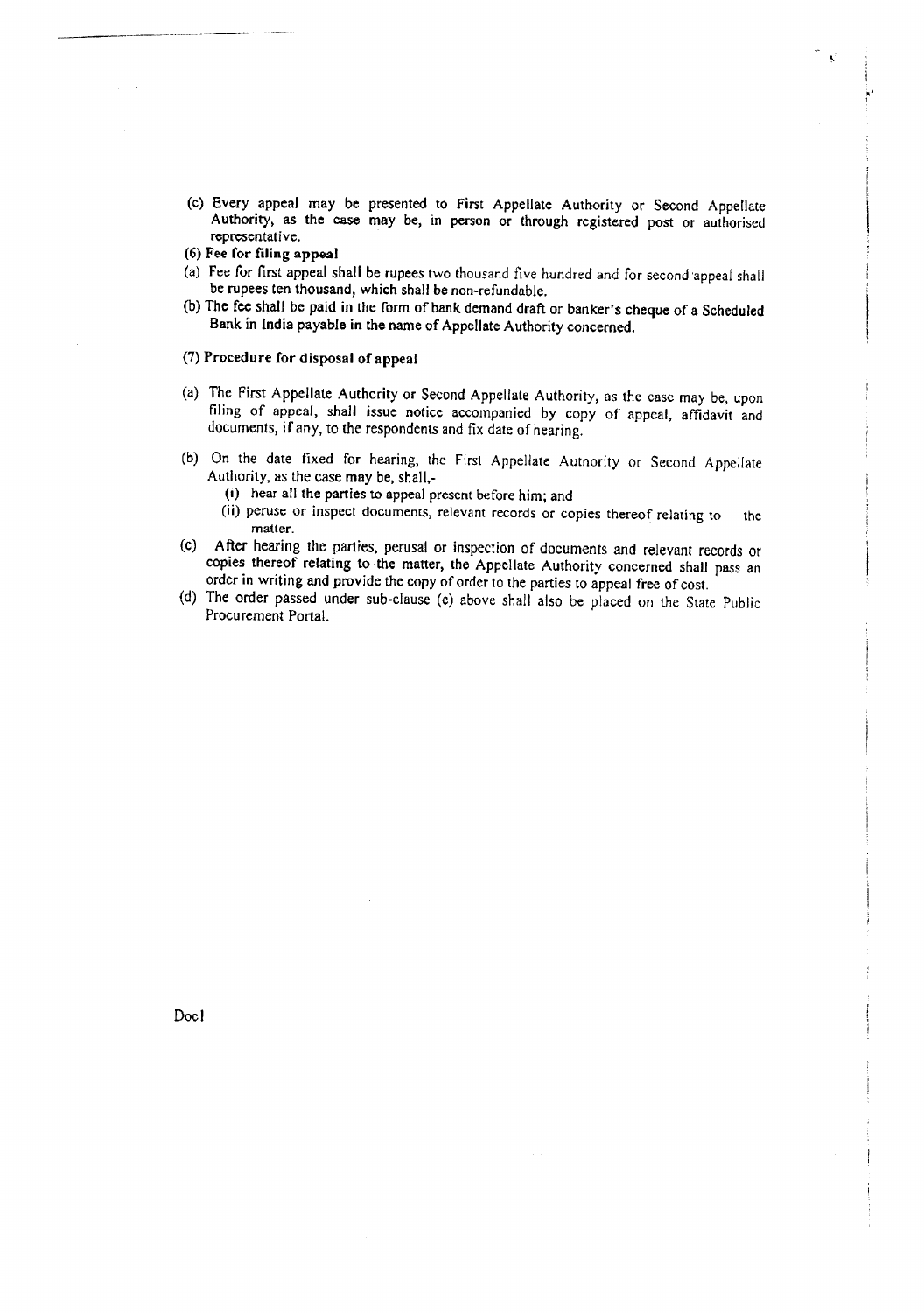# Annexure D : Additional Conditions of Contract

# 1. Correction of arithmetical errors

Provided that a Financial Bid is substantially responsive, the Procuring Entity will correct arithmetical errors during evaluation of Financial Bids on the following basis:

- i. if there is a discrepancy between the unit price and the total price that is obtained by multiplying the unit price and quantity, the unit price shall prevail and the total price shall be corrected, unless in the opinion of the Procuring Entity there is an obvious misplacement of the decimal point in the unit price, in which case the total price as quoted shall govern and the unit price shall be corrected;
- ii. if there is an error in a total corresponding to the addition or subtraction of suhtotals, the subtotals shall prevail and the total shall be corrected; and
- iii. if there is a discrepancy between words and figures, the amount in words shall prevail. unless the amount expressed in words is related to an arithmetic error, in which case the amount in figures shall prevail subject to (i) and (ii) above.

If the Bidder that submitted the lowest evaluated Bid does not accept the correction of errors, its Rid shall be disqualified and its Bid Security shall be forfeited or its Bid Securing Declaration shall be executed.

# 2. Procuring Entity's Right to Vary Quantities

(i) At the time of award of contract, the quantity of Goods, works or services originally specified in the Bidding Document may be increased or decreased by a specified percentage, but such increase or decrease shall not exceed twenty percent. of the quantity specified in the Bidding Document. It shall be without any change in the unit prices or other terms and conditions of the Bid and the conditions of contract.

(ii) if the Procuring Entity does not procure any subject matter of procurement or procures less than the quantity specified in the Bidding Document due to change in circumstances, the Bidder shall not be entitled for any claim or compensation except otherwise provided in the Conditions of Contract.

(iii) In case of procurement of Goods or services, additional quantity may be procured by placing a repeat order on the rates and conditions of the original order. However, the additional quantity shall not be more than 25% of the value of Goods of the original contract and shall be within one month from the date of expiry of last supply. If the Supplier fails to do so, the Procuring Entity shall be free to arrange for the balance supply by limited Bidding or otherwise and the extra cost incurred shall be recovered from the Supplier.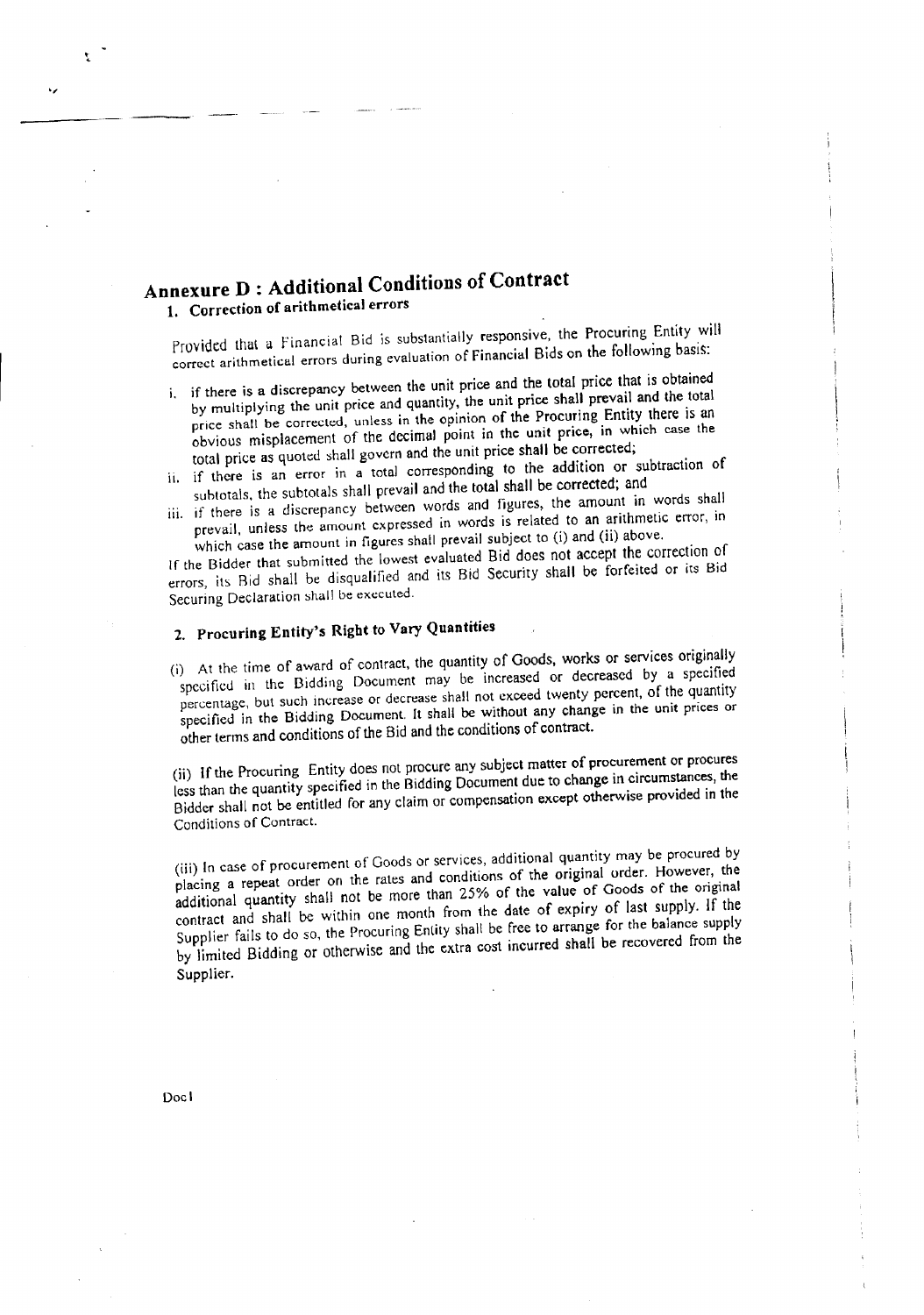#### 3. Dividing quantities among more than one Bidder at the time of award (In case of procurement of Goods)

 $\mathbf{v}$ 

As a general rule all the quantities of the subject matter of procurement shall be procured from the Bidder, whose Bid is accepted, However, when it is considered that the quantity of the subject matter of procurement to be procured is very large and it may not be in the capacity of the Bidder, whose Bid is accepted. to deliver the entire quantity or when it is considered that the subject matter of procurement to be procured is of critical and vital nature, in such cases, the quantity may be divided between the Bidder, whose Bid is accepted and the second lowest Bidder or even more Bidders in that order, in a fair, transparent and equitable manner at the rates of the Bidder, whose Bid is accepted.